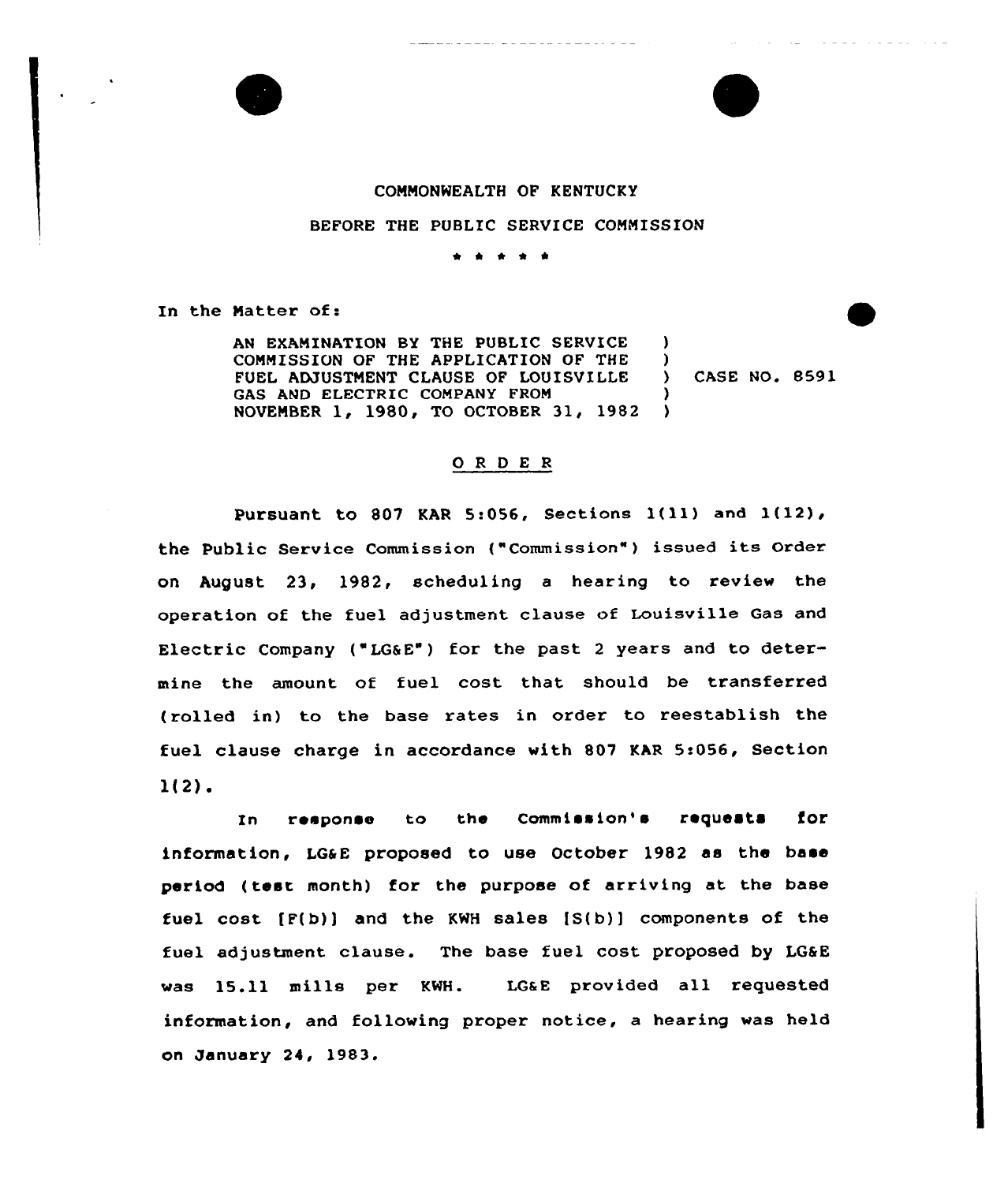The sole intervenor in this case was the Consumer Protection Division of the Attorney General's Office ("AG"). The AG did not offer testimony, and on cross-examination did not challenge the level of actual fuel cost included in LG&E's monthly fuel filings, or the proposed base fuel cost of 15.11 mills per KWH.

In establishing the appropriate level of base fuel cost to be included in LG&E's rates, the Commission must determine whether the proposed base period fuel cost per KWH is representative of the level of fuel cost currently being experienced by LG&E. The Commission's review of generation mix, unit outages and unit availability disclosed that October 1982 was a reasonably representative generation month for LGaE. The Commission's analysis of LGaE's monthly fuel clause filings shows that the actual fuel cost incurred for the year ended October 1982 ranged from a low of 13.16 mills per KMH in November 1981 to a high of 15.86 mills per KWH in September 1981. The Commission is of the opinion that LGaE has complied with 807 KAR 5:056, and that the base period fuel cost of 15.11 mills per KNH should be approved.

LG&E bills its customers on a daily cycle basis. In Case No. 8056, An Examination by the Public Service Commission of the Application of the Fuel Adjustment Clause of Louisville Gas and Electric Company pursuant to 807 KAR 5s056E, Sections 1(ll) and (12), the Commission determined that a transfer (roll-in) of fuel costs into the base rates would result in LGSE not being able to bill all of the

 $-2-$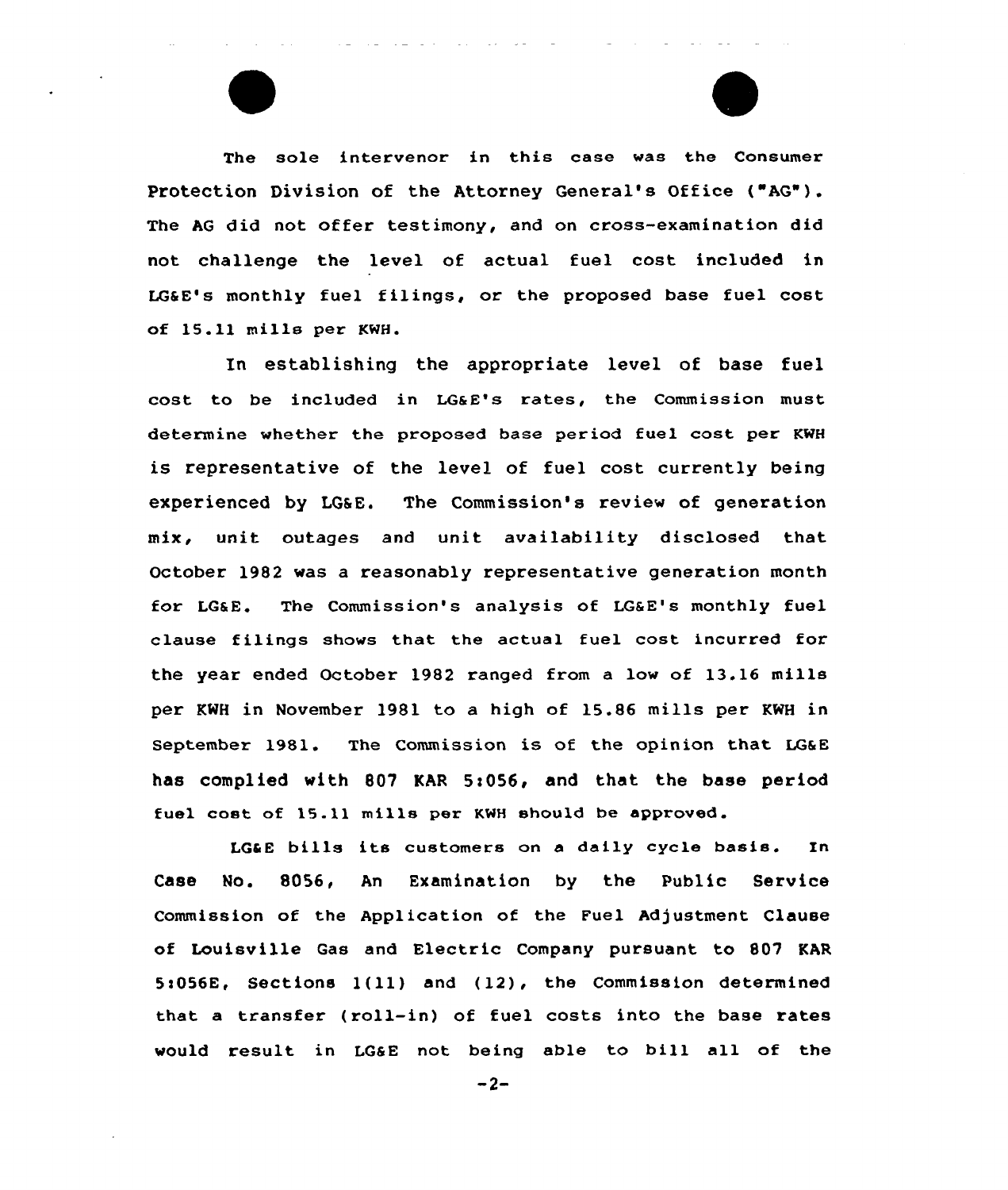



increase in fuel costs for the <sup>2</sup> months immediately preceding the first month the new base fuel cost is billed. The Commission will explain the problem of under-recovery due to the roll-in of the new base fuel cost with the following illustration:

> Two assumptions must be made for this<br>illustration. First, assume the Commission<br>approves the roll-in of a base fuel cost of 15.11 mills per KWH effective for bills rendered on and after July 1, 1983. Second, assume that the actual fuel costs for May and June of 1983 are 14.19 and 15.19 mills per KWH, respectively. Since one-half of May sales are billed in May and the other one-half are billed in June, the base fuel cost of 12.35 mills per KWH would apply to both months. Thus, the applicable fuel adjustment clause rate for Nay would be 1.84 mills per KNH (14.19 less 12.35) and would be recovered from customers beginning with the first cycle billed in July 1983.

> The recovery of June fuel costs is not as easily computed since one-half of the sales billed in June would be subject to the old base fuel cost of 12.35 mills per KWH and the other one-half billed in July would be subject to the new base fuel cost of 15.11 mills per KNH. While a precise calculation cannot be made, in Case No. 8056 the Commission determined that a reasonable solution to this problem would be to average the base fuel cost prior to roll-in of 12.35 mills per KNH and the base fuel cost after roll-in of 15.11 mills per KWH resulting in roll-in of 15.11 mills per KWH resulting in<br>13.37 mills per KWH. Thus, the rate for June would be 1.46 mills per KWH (15.19 less 13.73) and would be recovered from its customers beginning with the first cycle billed in August 1983. The Commission is of the opinion that the use of this procedure will eliminate any material impact on LG6E and its customers due to the roll-in of the new fuel cost into the base rates.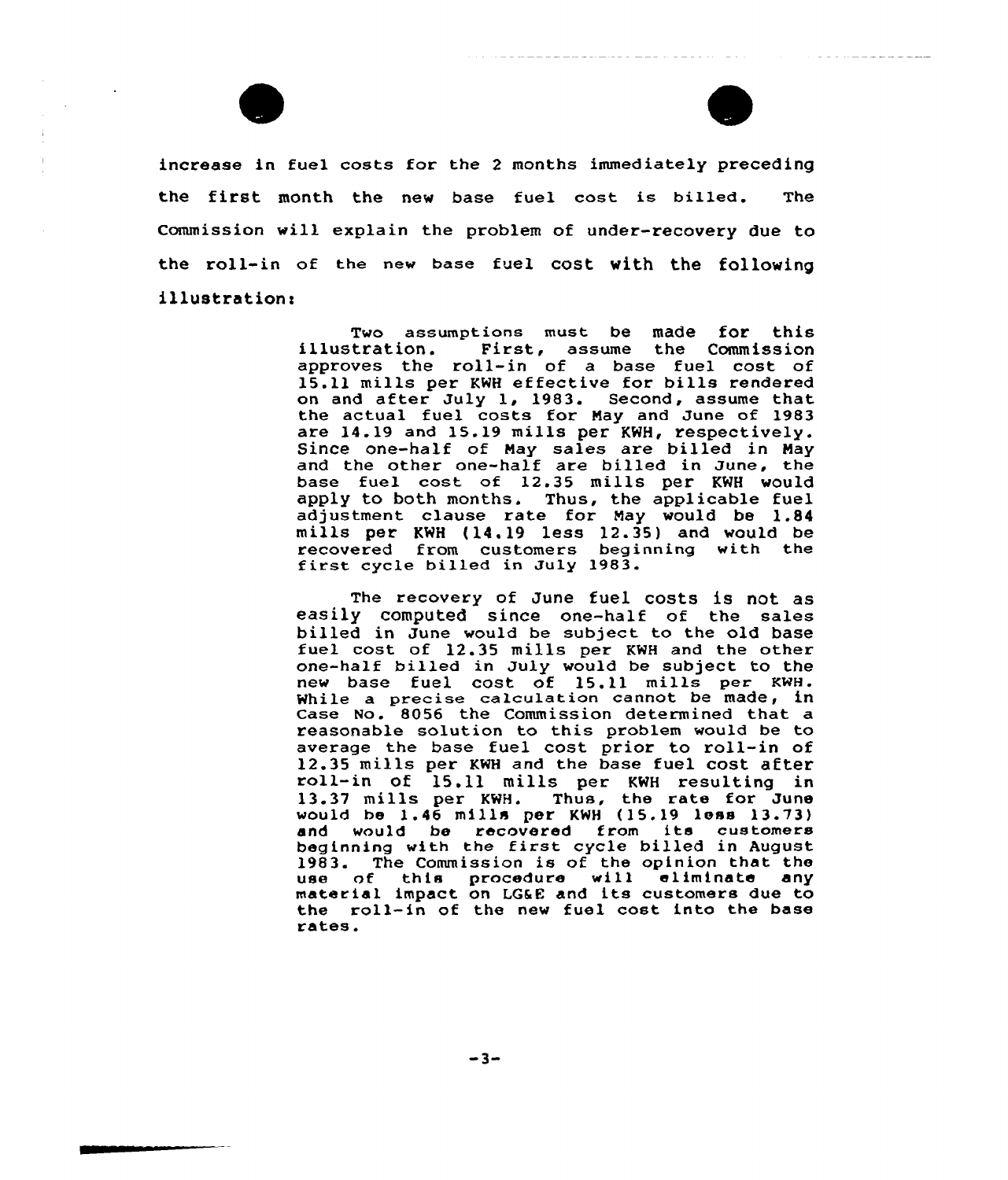The commission, having considered the evidence of record and being advised, finds that:

l. LGaE has complied in all material respects with the provisions of 807 KAR 5:056.

2. The test month of October 1982 should be used as LGaE's base period in this proceeding.

3. LG&E's proposed base period fuel cost of 15.11 mills per KWH should be approved.

4. The establishment of <sup>a</sup> base fuel cost of 15.11 mills per KWH requires a transfer (roll-in) of .276 cents per KWH from the fuel adjustment clause rate to LG6E base rates and can best be accomplished by an energy adder to each KWH sold.

5. The revised rates and charges in Appendix <sup>A</sup> are designed to reflect the transfer (roll-in) to base rates of the differential between the old base fuel cost of 12.35 mills per KWH and the new base fuel cost of 15.11 mills per KWH.

6. The rates in Appendix <sup>A</sup> should be approved for bills rendered on and after July 1, 1983.

7. The fuel adjustment clause rate for Nay to be billed in July should be computed using the current base fuel cost of 12.35 mills per KNH.

 $-4-$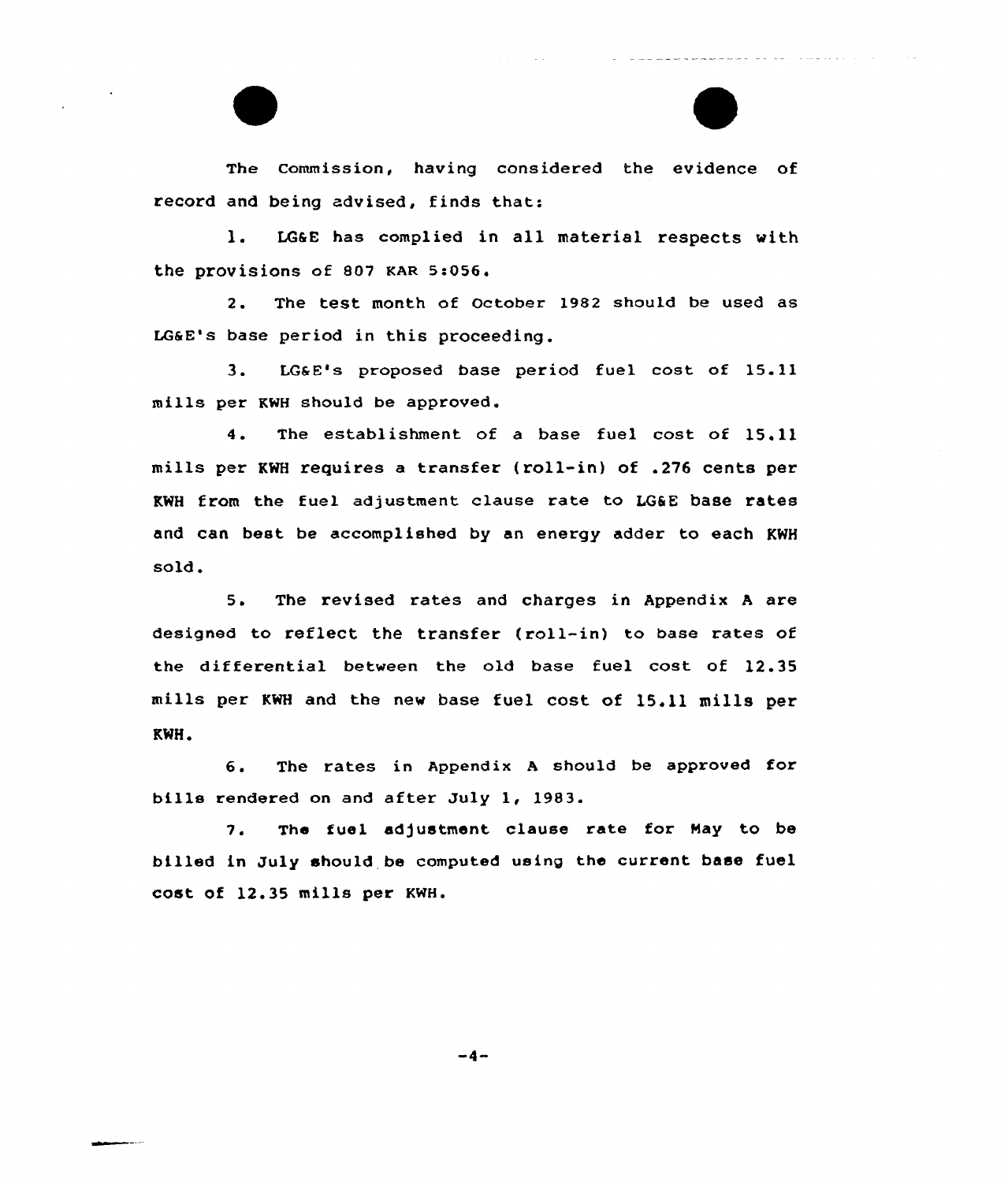

8. The fuel adjustment charge rate for June to be billed in August should be computed using a base fuel cost of 13.73 mills per KMH which is the average of the fuel cost prior to roll-in af 12.35 mills per KwH and the base fuel cost after roll-in of 15.11 mills per KWH.

9. The fuel adjustment clause rate for July and the succeeding months should be computed using the base fuel cost af 15.11 mills per KWH which includes the roll-in of .276 cents per KWH approved herein.

IT IS THEREFORE ORDERED that the charges collected by LG&E through the fuel adjustment clause for the period November 1, 1980, through October 31, 1982, be and they hereby are approved.

IT IS FURTHER ORDERED that LG&E's proposed base period fuel cast of 15.11 mills per KWH be and it hereby iS approved.

IT IS FURTHER ORDERED that the rates in Appendix <sup>A</sup> be and they hereby are approved for bills rendered by LG&E on and after July 1, 1983.

IT IS FURTHER ORDERED that the current base fuel cost of 12.35 mills per KWH shall be used to compute the fuel adjustment clause rate for Nay 1983.

IT IS FURTHER ORDERED that the average base fuel cost of 13.73 mills shall be used to compute the fuel adjustment clause rate for June 1983.

 $-5-$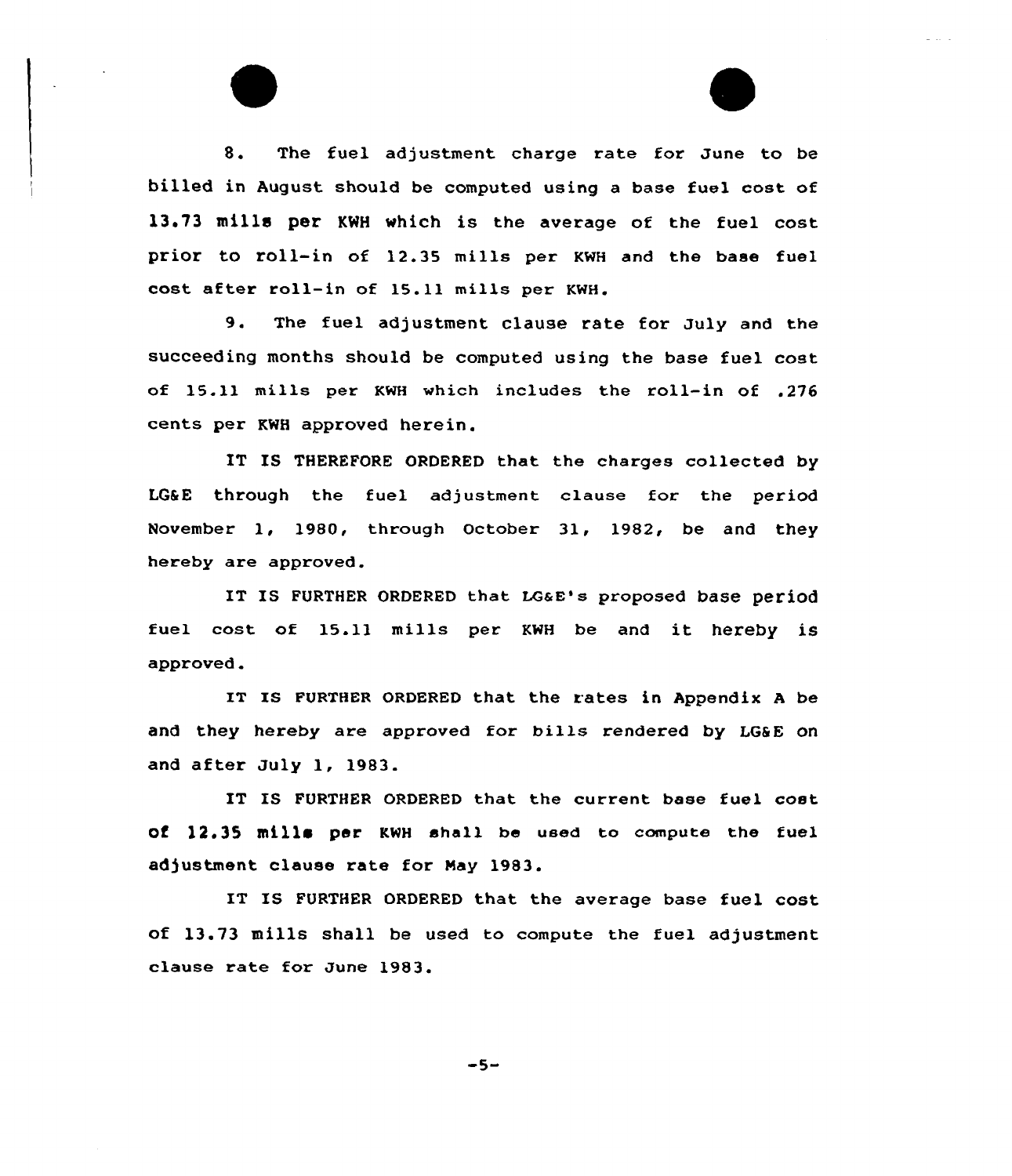IT IS FURTHER ORDERED that the base fuel cost of 15.11 mills per KWH shall be used to compute the fuel adjustment clause rate for succeeding months.

IT IS FURTHER ORDERED that within 30 days from the date of this Order LG&E shall file with the Commission its revised tariff sheets setting out the rates approved here'n.

Done at Frankfort, Kentucky, this 13th day of June; 1983.

PUBLIC SERVICE CONNISSION

 $=$   $\frac{1}{2}$   $\frac{1}{2}$ 

Vice Chairman

Edm*(L* 

hTTESTs

Secretary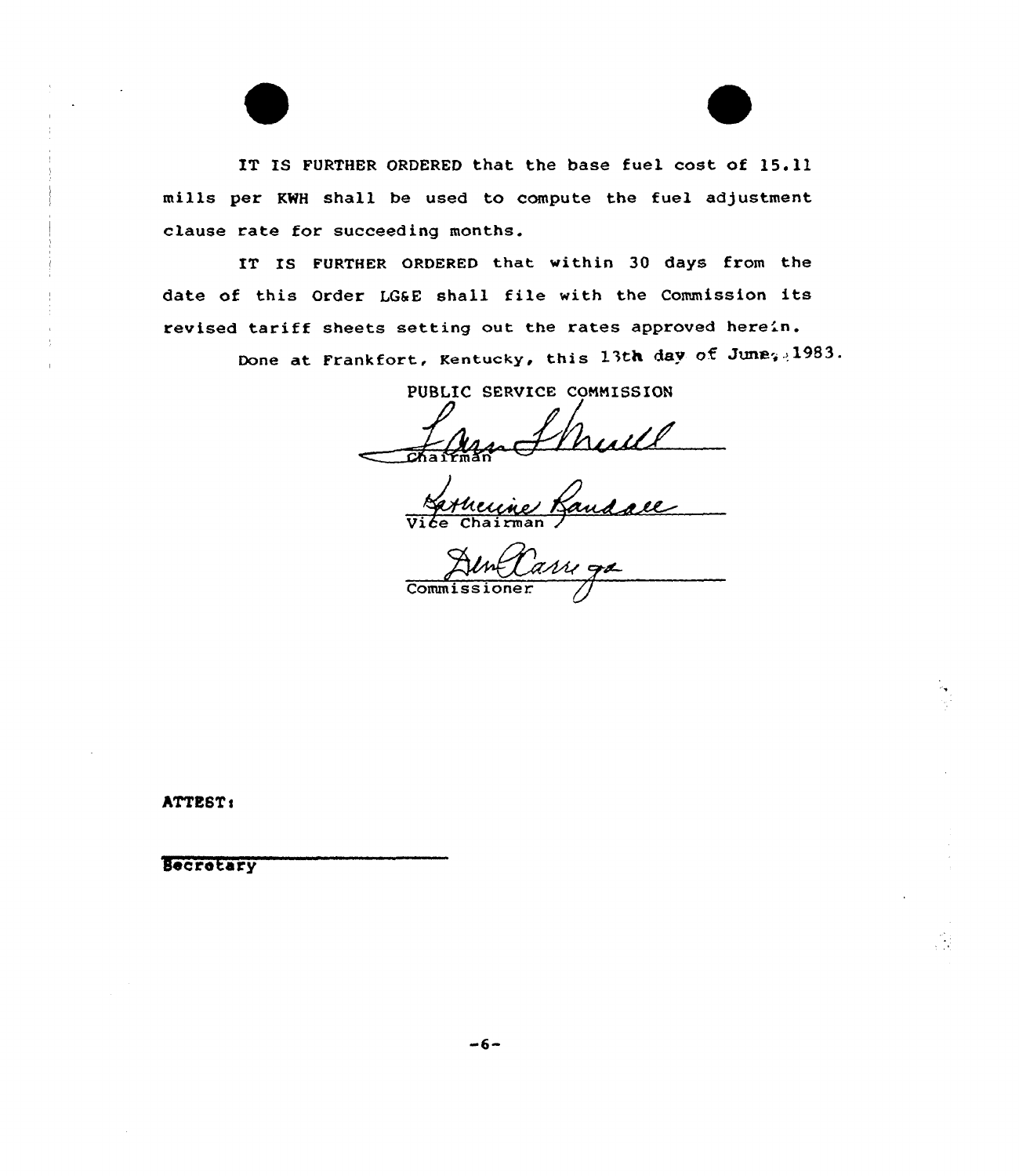# APPENDIX A

## APPENDIX TO AN ORDER OF THE KENTUCKY PUBLIC SERVICE COMMISSION IN CASE NO. 8591 DATED JUNE 13, 1933

The following rates and charges are prescribed for the customers in the area served by Louisville Gas and Electric Company. All other rates and charges not specifically mentioned herein shall remain the same as those in effect under authority of this Commission prior to the effective date of this Order.

#### ELECTRIC SERVICE

#### RESIDENTIAL SERVICE\*

#### (RATE R)

Rate:

Customer Charge: \$2.90 per meter per month.

Winter Rate: (Applicable during 8 monthly billing periods of October through Nay)

First 600 kilowatt-hours per month Additional kilowatt-hours per month 5.631  $\not\in$  per Kwh 4.306  $\neq$  per Kwh

Sumaer Rate: (Applicable during <sup>4</sup> monthly billing periods of June through September)

All kilowatt-hours per month  $6.165 \not\in per$  Kwh

#### WATER HEATING RATE\* {RATE WH)

Rates 4.458 g per kilowatt-hour.

Minimum Bill: \$1.80 per month per heater.

<sup>~</sup>The monthly kilowatt-hour usage shall be subject to plus or minus an adjustment per Kwh determined in accordance with the Fuel Adjustment Clause.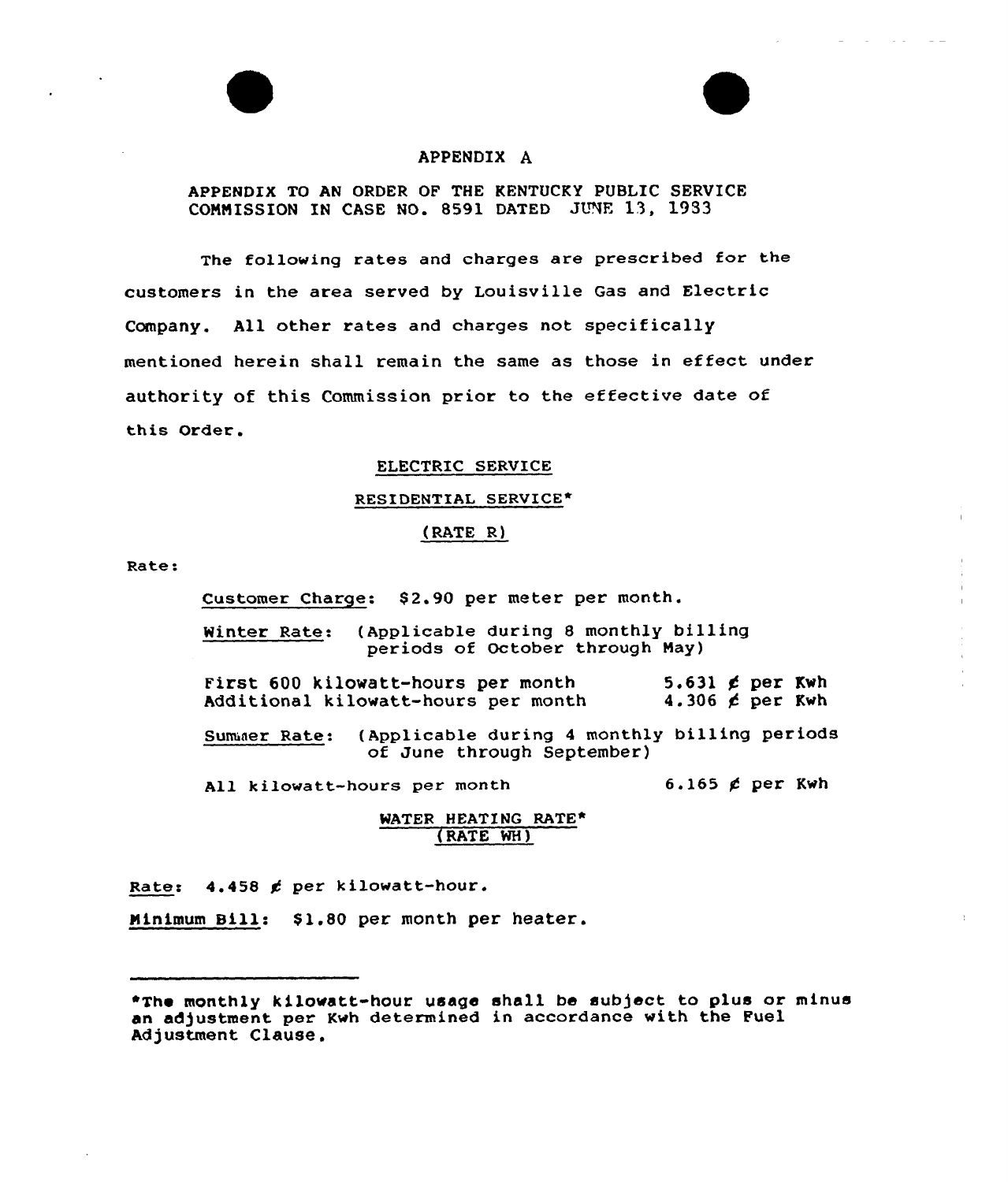#### GENERAL SERVICE RATE\* (RATE GS)

#### Rates

### Customer Charge:

\$3.50 per meter per month for single-phase service \$ 7.00 per meter per month for three-phase service

Winter Rate: (Applicable during 8 monthly billing periods of October through May)

All kilowatt-hours per month 6.126  $\notin$  per Kwh

Summer Rate: (Applicable during 4 monthly billing periods of June through September)

All kilowatt-hours per month 6.879  $\notin$  per Kwh

Ninimum Bill:

The minimum bill for single-phase service shall be the customer charge.

The minimum bill for three-phase service shall be the customer charge; provided, however, in unusual circumstances where annual kilowatt-hour usage is less than 1,000 times the kilowatts of capacity required, Company may charge a minimum bill of not more than 85 $\epsilon$  per month per kilowatt of connected load.

#### SPECIAL RATE FOR NON-RESIDENTIAL ELECTRIC SPACE HEATING SERVICE - RATE GS\*

#### Rate:

For all consumption recorded on the separate meter during the heating season the rate shall be  $4.479$ ¢ per kilowatt-hour. This special rate shall be subject to the Primary Service Discount, Fuel Clause and Prompt Payment Provision as are embodied in Rate GS. During the four non-heating season months any electric usage recorded on the separate space heating meter shall be combined with metered usage for other purposes at the same location and be billed at Rate GS.

<sup>\*</sup>The monthly kilowatt-hour usage shall be subject to plus or minus an adjustment per Kwh determined in accordance with the Fuel Adjustment Clause.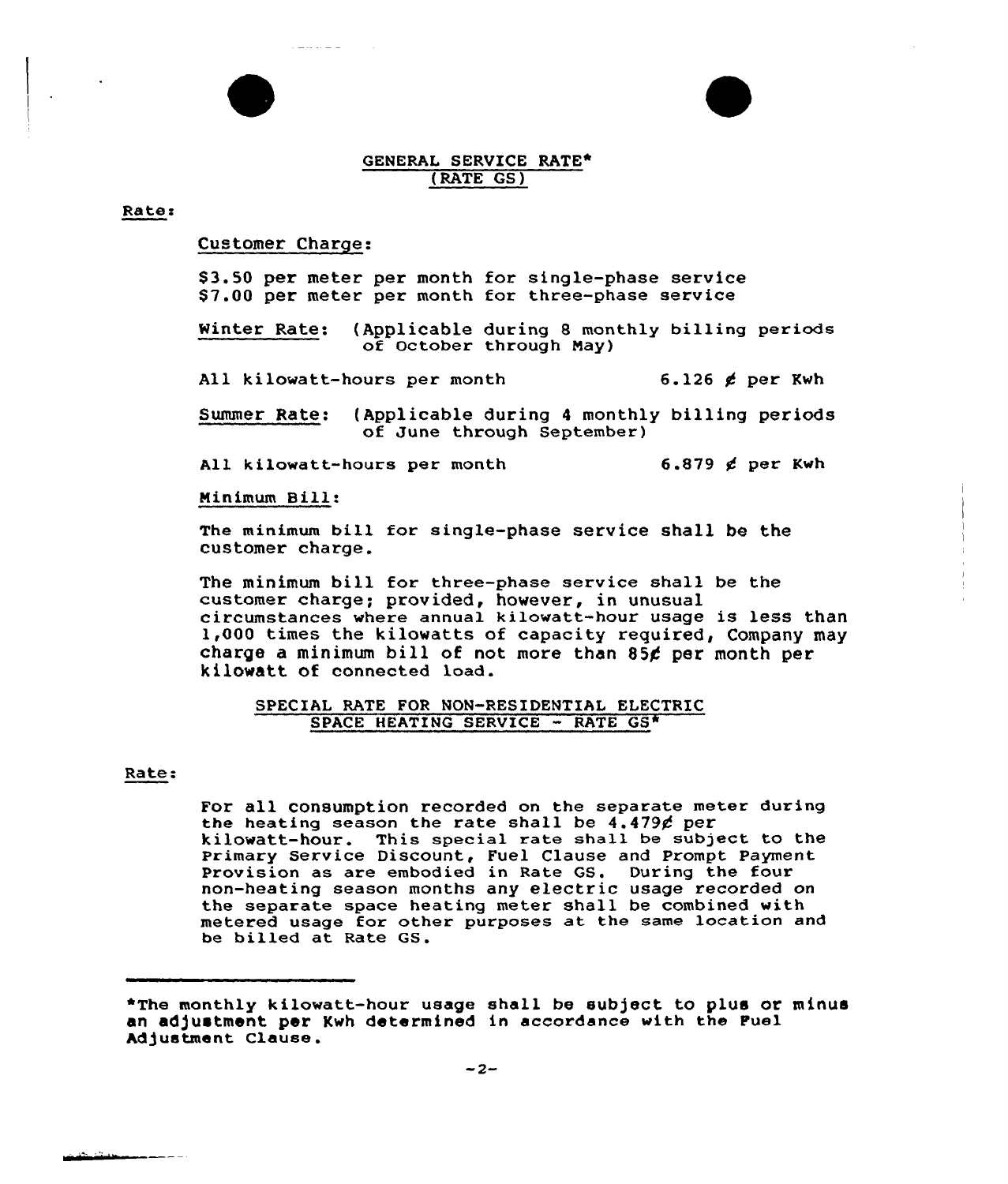



# Ninimum Bills

\$6.10 per month for each month of the "heating season." This minimum charge is in addition to the regular monthly minimum of Rate QS to which this rider applies.

# DIRECT CURRENT POWER\* (RATE DC)

Rates

Customer Charge: \$7.40 per meter per month.

All kilowatt-hours per month  $7.095$  $g$  per Kwh

# Minimum Bill:

\$ 2.67 per month per horsepower of customer's total connected direct current load but in no case less than the customer charge. Horsepower of apparatus will be based on manufacturer's rating.

|                 | OUTDOOR LIGHTING SERVICE |  |
|-----------------|--------------------------|--|
|                 | (RATE OL)                |  |
| <b>OVERHEAD</b> |                          |  |

#### **Rates:**

|                            | Rate Per Light |
|----------------------------|----------------|
| Mercury Vapor              | Per Month      |
| $100$ watt <sup>*</sup>    | 5.76<br>s      |
| $175$ watt                 | 6.69           |
| $250$ watt                 | 7.97           |
| 400 watt                   | 9.83           |
| 1000 watt                  | 19.82          |
| 400 watt floodlight        | 9.83           |
| 1000 watt floodlight       | 19.82          |
| High Pressure Sodium Vapor |                |
| $250$ watt                 | 11.59          |
| 400 watt                   | 13.81          |
| 400 watt floodlight        | 13.81          |

» Restricted to those units in service on 5-31-79

<sup>\*</sup>The monthly kilowatt-hour usage shall be subject to plus or minus an adjustment per Kwh determined in accordance with the Fuel Adjustment Clause.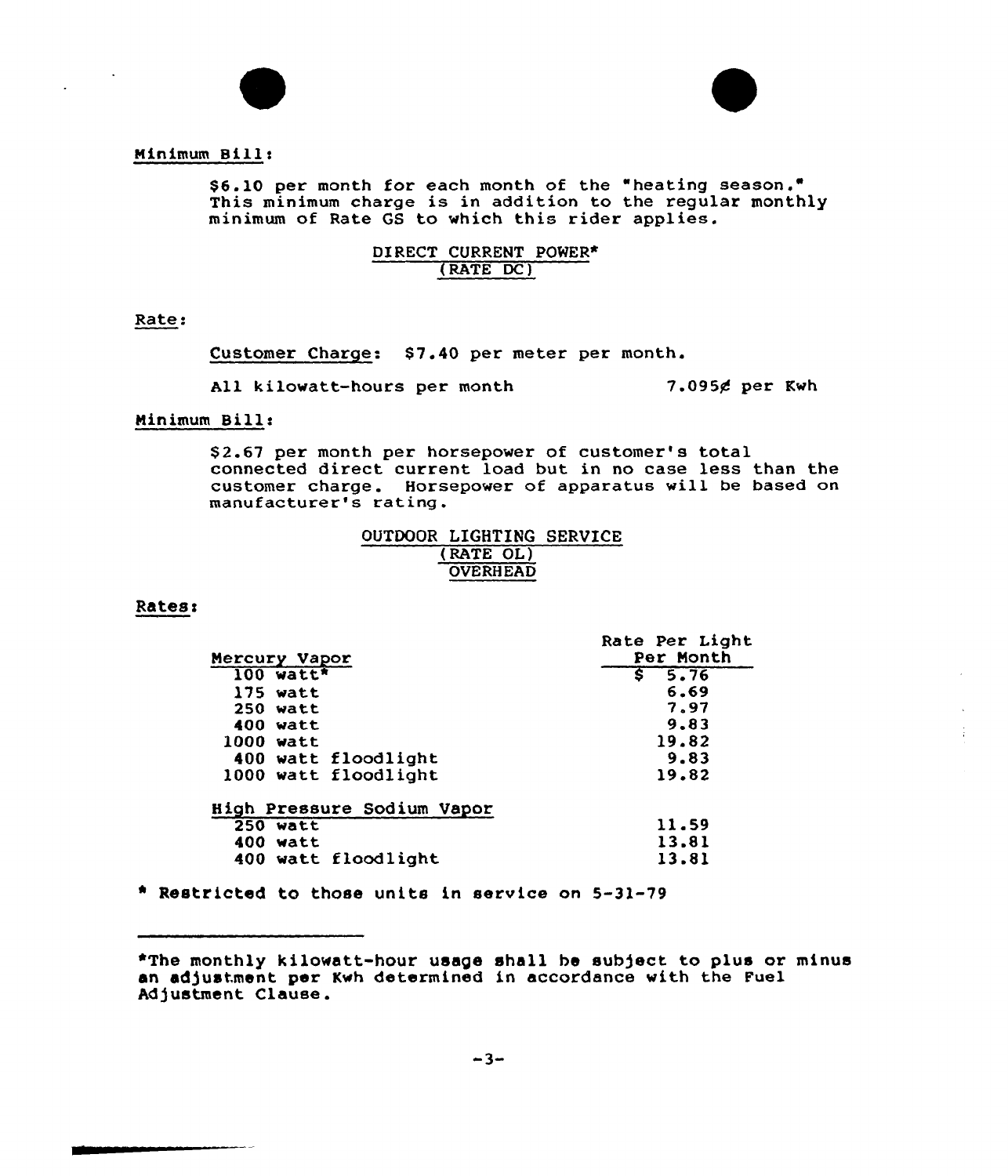# OUTDOOR LIGHTING SERVICE — UNDERGROUND

where the contract of the contract of the contract of the contract of  $\mathcal{A}$ 

77

 $\frac{1}{4}$ 

 $\overline{a}$ 

 $\frac{1}{4}$ Ť

| Rates: |  |
|--------|--|
|        |  |

 $\bar{V}$  $\sim$   $\sim$ 

| Mercury Vapor                                     | Rate Per Light<br>Per Month |  |
|---------------------------------------------------|-----------------------------|--|
| 100 watt-colonial or modern                       | \$11.41                     |  |
| design top mounted<br>175 watt-colonial or modern |                             |  |
| design top mounted                                | 12.09                       |  |
| Special Wood Poles (Overhead)                     | 1.15                        |  |

# PUBLIC STREET LIGHTING SERVICE {RATE PSL)

# Rate:

 $\sim 140$  and  $\sim$ 

| Type of Unit                       | Support    | Rate Per<br>Light<br>Per Year |
|------------------------------------|------------|-------------------------------|
| <b>Overhead Service</b>            |            |                               |
| 100 Watt Mercury Vapor             |            |                               |
| (open botton fixture)              | Wood Pole  | \$51.87                       |
| 175 Watt Mercury Vapor             | Wood Pole  | 76.32                         |
| 250 Watt Mercury Vapor             | Wood Pole  | 90.972                        |
| 400 Watt Mercury Vapor             | Wood Pole  | 110.10 <sup>2</sup>           |
| 400 Watt Mercury Vapor             | Metal Pole | 186.10                        |
| 400 Watt Mercury Vapor Floodlight  | Wood Pole  | 110.10                        |
| 1000 Watt Mercury Vapor            | Wood Pole  | 234.20                        |
| 1000 Watt Mercury Vapor Fooodlight | Wood Pole  | 234.20                        |
| 250 Watt High Pressure Sodium      | Wood Pole  | 123.44                        |
| 400 Watt High Pressure Sodium      | Wood Pole  | 150.46                        |
| 400 Wood High Pressure Sodium      |            |                               |
| Floodlight                         | Wood Pole  | 150.46                        |
|                                    |            |                               |

<sup>1</sup> Restricted to those units in service on 5/31/79.

 $\overline{\mathbf{2}}$ Restricted to those units in service on 1/19/77.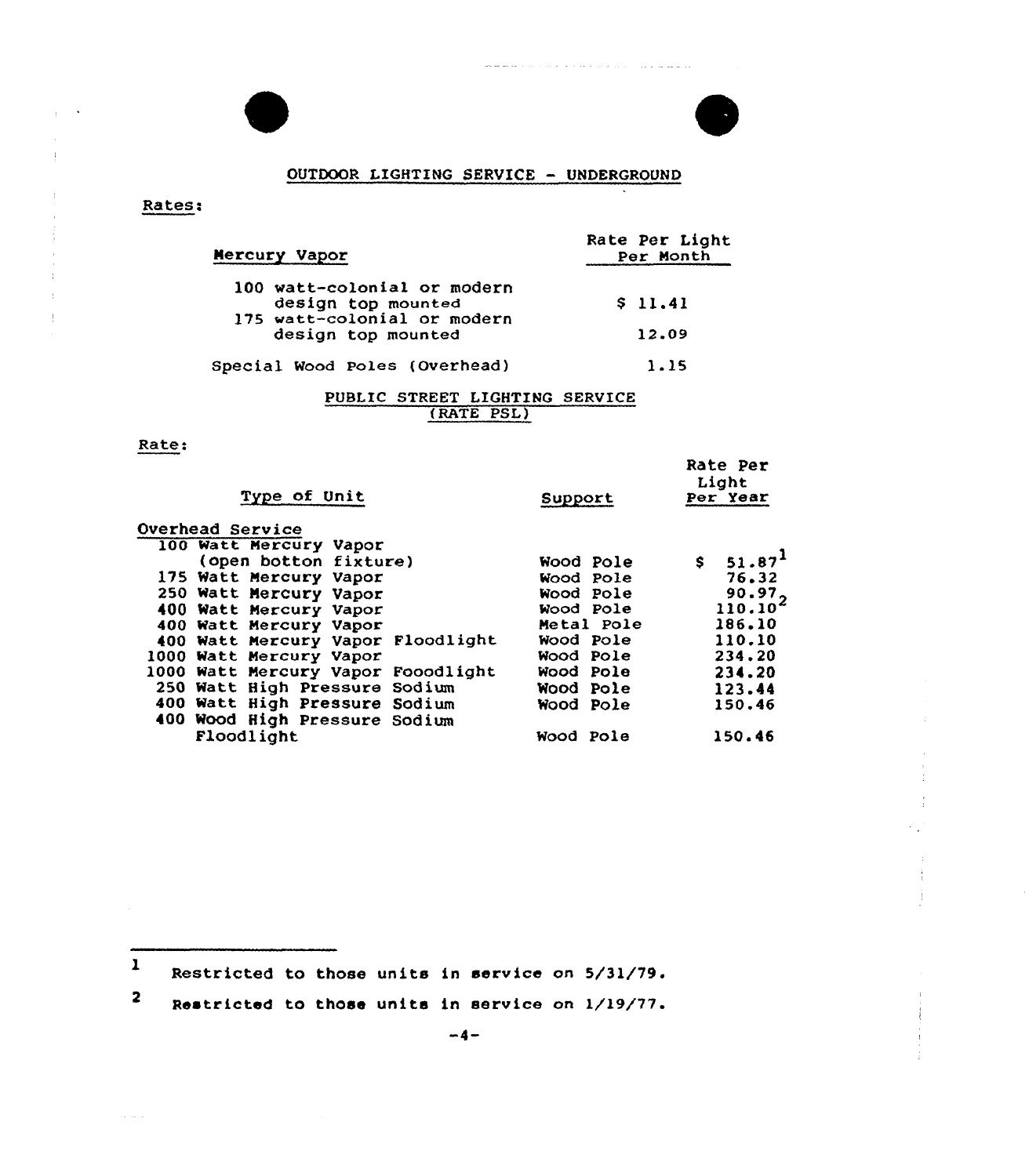| <b>Underground Service</b>             |                   |                                        |
|----------------------------------------|-------------------|----------------------------------------|
| 100 Watt Mervury Vapor Top Mounted     |                   | 135.37                                 |
| 175 Watt Mercury Vapor Top Mounted     |                   | 143.32                                 |
| 175 Watt Mercury Vapor                 | <b>Metal Pole</b> | 147.32                                 |
| 250 Watt Mercury Vapor                 | Metal Pole        | 166.29                                 |
| 400 Watt Mercury Vapor                 | Metal Pole        | 186.10                                 |
| 400 Watt Mercury Vapor                 | Alum. Pole        | 240.10                                 |
| 400 Watt Mercury Vapor                 |                   |                                        |
| on State of Ky. Alum. Pole             |                   | 139.10                                 |
| 250 Watt High Pressure Sodium Vapor    | Metal Pole        | 220.44                                 |
| 250 Watt High Pressure Sodium Vapor    | Alum. Pole        | 249.44                                 |
| 400 Watt High Pressure Sodium Vapor    | Metal Pole        | 241.46                                 |
| 400 Watt High Pressure Sodium Vapor    | Alum. Pole        | 270.46                                 |
| 250 Watt High Pressure Sodium Vapor    |                   |                                        |
|                                        |                   |                                        |
| on State of Ky. Alum. Pole             |                   | $148.44^{3}_{3}$<br>66.44 <sup>3</sup> |
| 1500 Lumen Incandescent<br>$8 - 1/2$ " | Metal Pole        |                                        |
| 6000 Lumen Incandescent                | Metal Pole        | 130.69                                 |
|                                        |                   |                                        |

# LARGE COMMERCIAL RATE\* (RATE LC)

#### Rate:

Customer Charge: \$14.50 per delivery point per month.

#### Demand Charge:

|        | Secondary<br>Distribution | Primary<br>Distribution |
|--------|---------------------------|-------------------------|
| during |                           |                         |

the company of the company of

Winter Rate: Applicable 8 monthly billing periods<br>of October through May)

nd kilowatts of billing demand \$6.14 per Kw \$4.76 per Kw per month per month

<sup>3</sup> Restricted to those units in service on 3/1/67.

\_\_\_\_\_\_\_\_\_\_\_\_\_\_\_\_\_\_\_\_\_\_\_\_\_\_\_\_

<sup>\*</sup>The monthly kilowatt-hour usage shall be subject to plus or minus an adjustment per Kwh determined in accordance with the Fuel Adjustment Clause.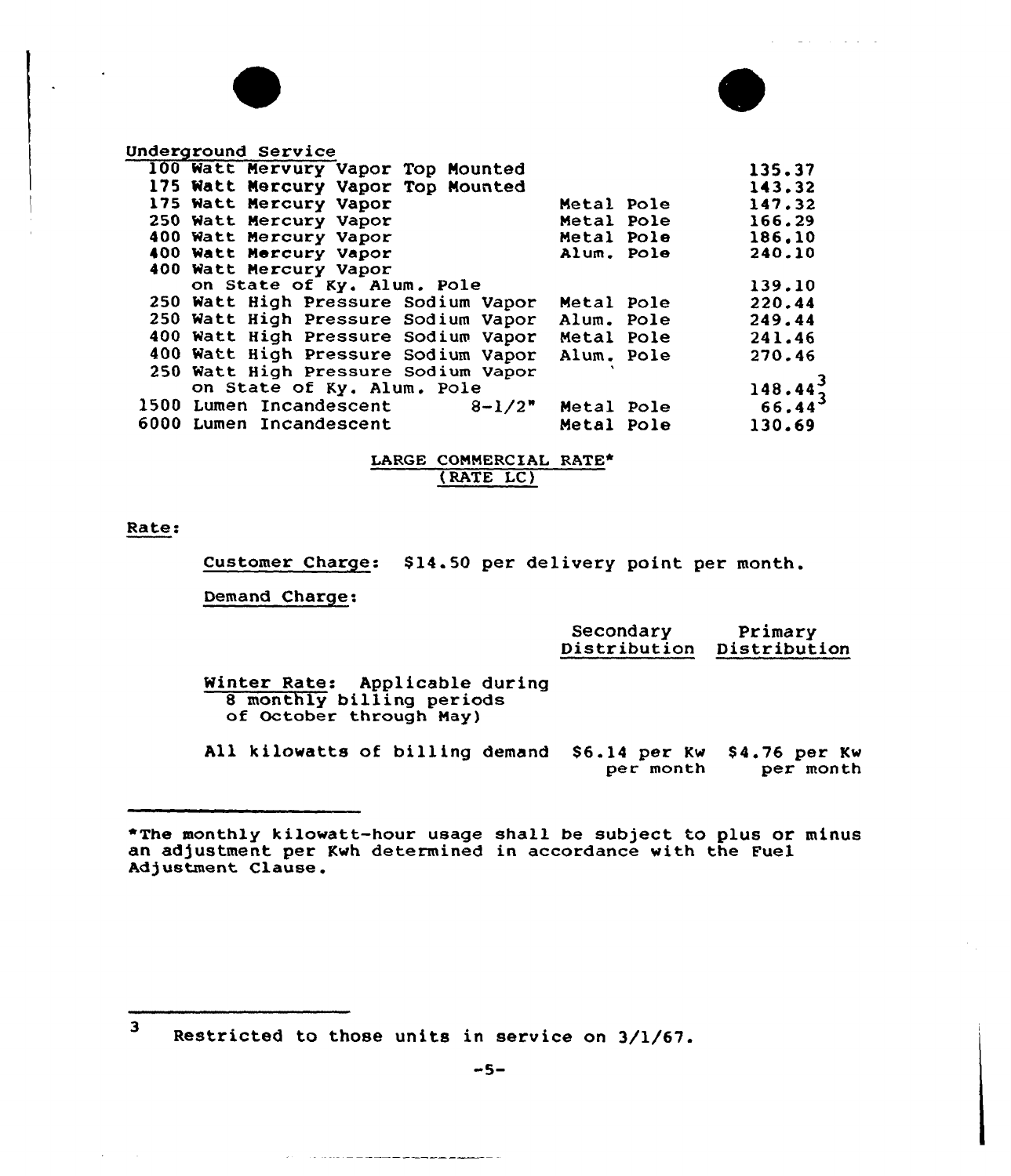

Secondary Primary Distribution Distribution

# Summer Rate: (Applicable during <sup>4</sup> monthly billing periods of June through September)

All kilowatts of billing demand \$9.04 per Kw \$7.37 per Kw \$1.37 per Kw per month

Energy Charge: All kilowatt-hours per month 3.298 ¢ per Kwh

# INDUSTRIAL POWER RATE\* ( RATE LP )

# Kate:

 $\mathcal{L}^{\mathcal{L}}$  .

Customer Charge: \$36.20 per delivery point per month.

| Demand Charge:                        | Secondary                   | Primary                     | Transmission                |
|---------------------------------------|-----------------------------|-----------------------------|-----------------------------|
|                                       | Distribution                | Distribution                | Line                        |
| All kilowatts<br>of billing<br>demand | $$7.61$ per Kw<br>per month | $$5.95$ per Kw<br>per month | $$4.94$ per Kw<br>per month |

Energy Charge: All kilowatt-hours per month 2.887 $\ell$  per Kwh

SPECIAL CONTRACT FOR ELECTRIC SERVICE TO AIRCO ALLOYS AND CARBIDE (AIR REDUCTION COMPANY, INC.)\*

## Demand Charge:

| Primary Power (28,500 KW)<br>Secondary Power (Excess KW) | \$9.84 per Kw per month<br>4.92 per Kw per month |
|----------------------------------------------------------|--------------------------------------------------|
| <b>Energy Charge:</b>                                    |                                                  |
| Primary & Secondary power                                | 2.116 $\neq$ per Kwh                             |

~The monthly kilowatt-hour usage shall be sub)ect to plus or minus an adjustment per Kwh determined in accordance with the Fuel an adjustment per :<br>Adjustment Clause<mark>.</mark>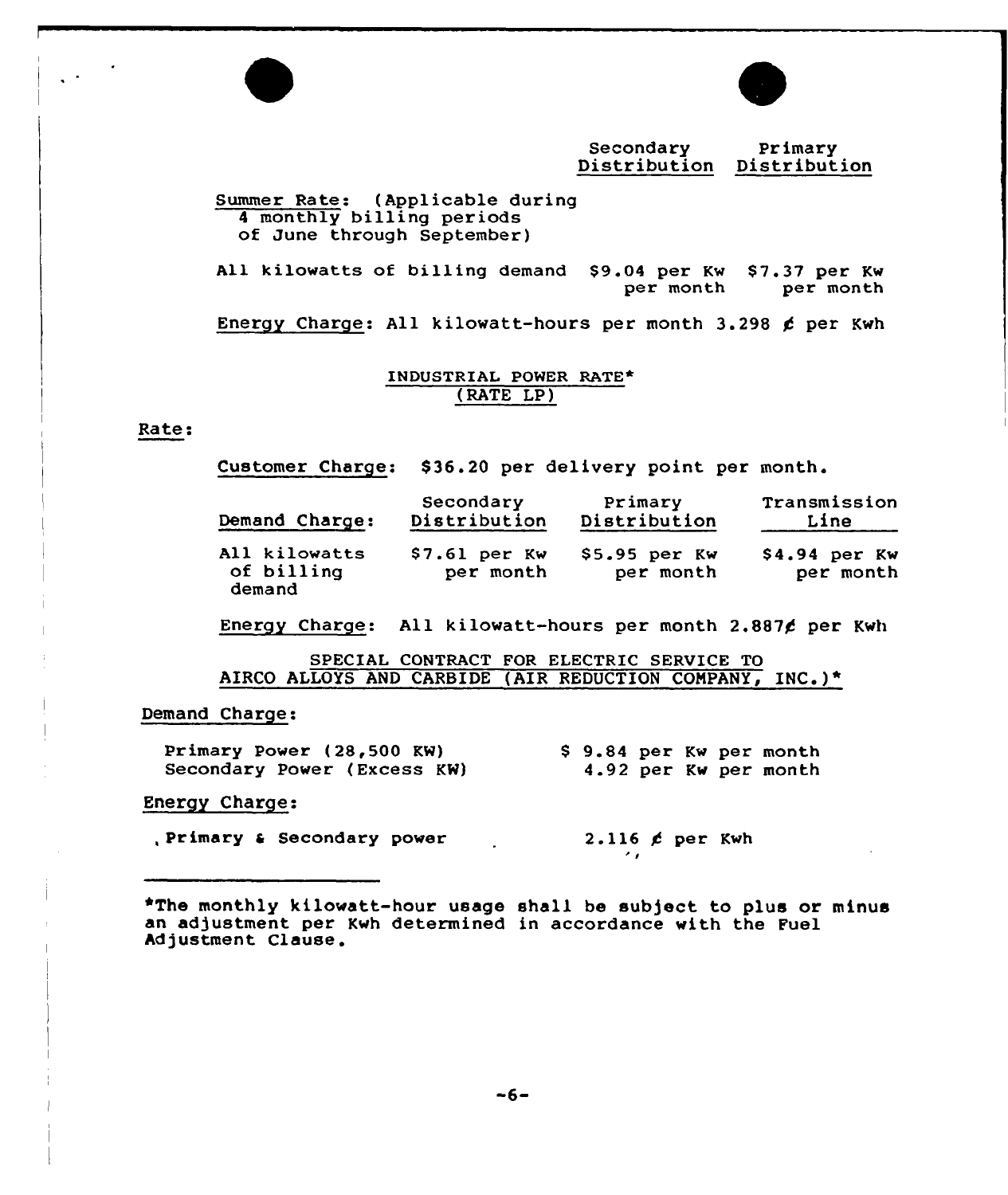

Demand Charge:

 $\mathbf{A}$ 

All KW of billing demand

Energy Charge:

All KWH  $2.233 \notin$  per Kwh

0 9.48 per Kw per month

#### SPECIAL CONTRACT FOR ELECTRIC SERVICE TO LOUISVILLE WATER CONPANY»

Demand Charge:

KW of billing demand 56.50 per Kw per month

Energy Charge:

All KWH per month  $2.345 \not\leq$  per Kwh

# SPECIAL CONTRACT FOR FORT KNOX\*

Demand Charge:

Winter Rate: (Applicable during 8 monthly billing periods of October through Nay)

All kilowatts of billing demand 8 4.82 per Kw per month

Summer Rate: (Applicable during <sup>4</sup> monthly billing periods of June through September)

All kilowatts of billing demand \$ 6.71 per Kw per month

Energy Charge: All kilowatt-hours per month 2.792  $\notin$  per Kwh

# STREET LIGHTING ENERGY RATE (RATE SLE)

Rate:

4.290 g net per kilowatt-hour

\*The monthly kilowatt-hour usage shall be subject to plus or mtnus an adjustment per Kwh determined in accordance with the Fuel Adjustment Clause.